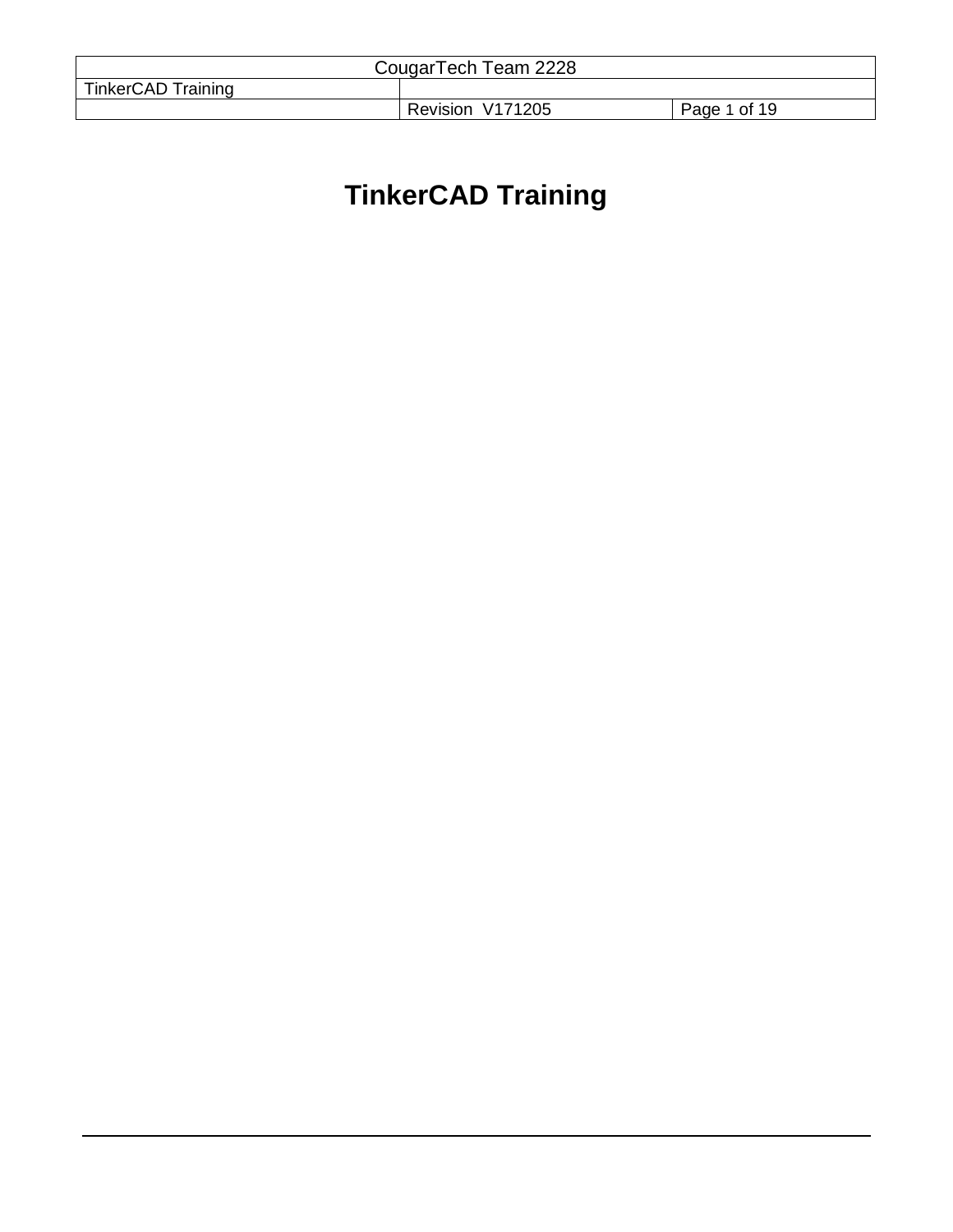| CougarTech Team 2228      |                  |              |
|---------------------------|------------------|--------------|
| <b>TinkerCAD Training</b> |                  |              |
|                           | Revision V171205 | Page 2 of 19 |

# **Table of Contents**

| $\mathbf{1}$   |       |  |
|----------------|-------|--|
|                | 1.1   |  |
|                | 1.2   |  |
|                | 1.3   |  |
|                | 1.4   |  |
|                | 1.5   |  |
| $\overline{2}$ |       |  |
|                | 2.1   |  |
|                | 2.2   |  |
| 3              |       |  |
|                | 3.1   |  |
|                | 3.2   |  |
|                | 3.3   |  |
|                | 3.4   |  |
|                | 3.4.1 |  |
|                | 3.4.2 |  |
|                | 3.4.3 |  |
|                | 3.4.4 |  |
|                | 3.4.5 |  |
|                | 3.5   |  |
|                | 3.6   |  |
|                | 3.7   |  |
|                | 3.8   |  |
|                | 3.9   |  |
|                | 3.10  |  |
|                | 3.11  |  |
| 4              |       |  |
|                | 4.1   |  |
|                | 4.2   |  |
|                | 4.3   |  |
|                | 4.4   |  |
|                |       |  |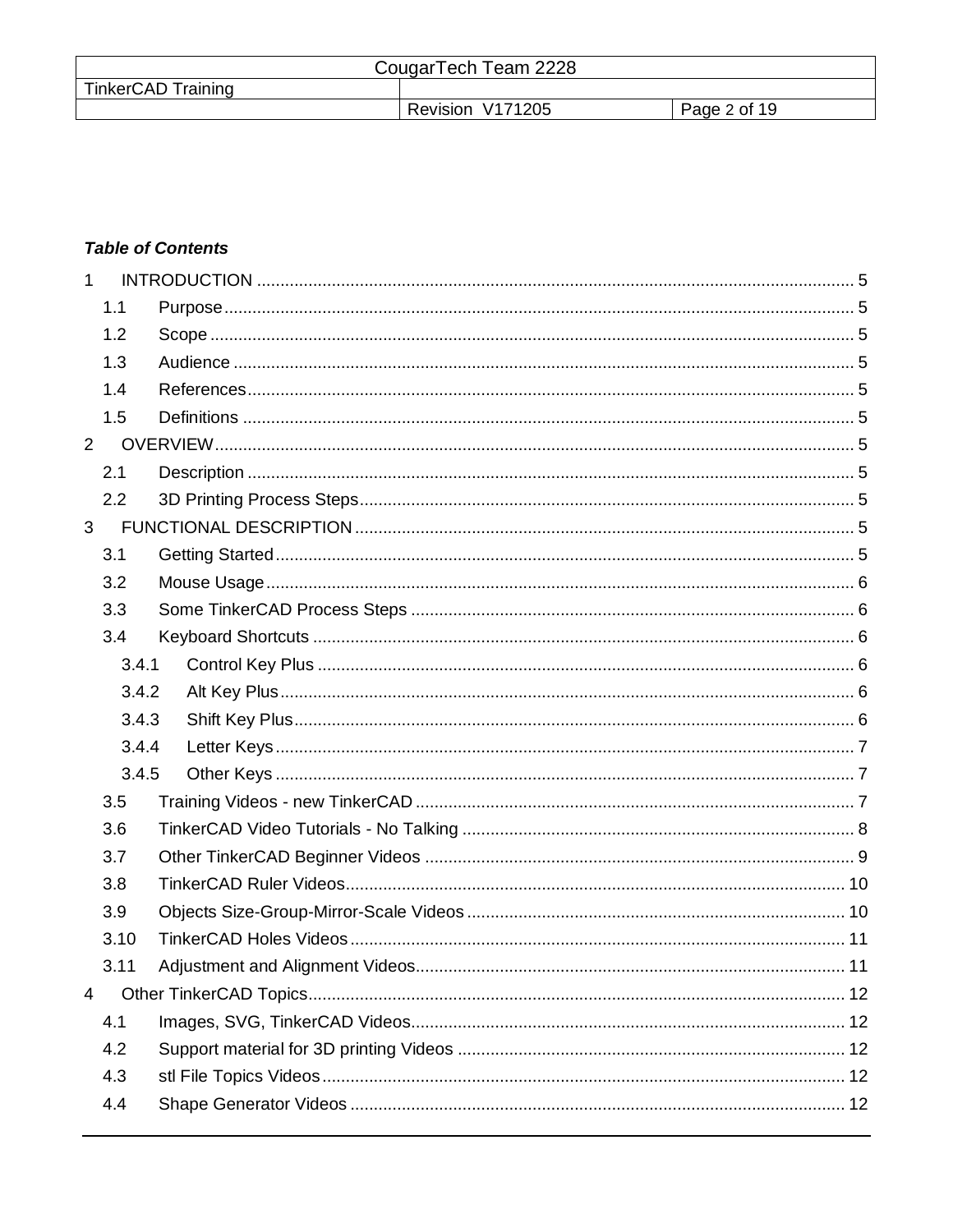|             |                           | CougarTech Team 2228 |              |
|-------------|---------------------------|----------------------|--------------|
|             | <b>TinkerCAD Training</b> |                      |              |
|             |                           | Revision V171205     | Page 3 of 19 |
| 4.5         |                           |                      |              |
| 4.6         |                           |                      |              |
| $5^{\circ}$ |                           |                      |              |
| 5.1         |                           |                      |              |
| 6           |                           |                      |              |
| 6.1         |                           |                      |              |
|             |                           |                      |              |
| 7.1         |                           |                      |              |
| 7.2         |                           |                      |              |
| 7.3         |                           |                      |              |
| 8           |                           |                      |              |
| 8.1         |                           |                      |              |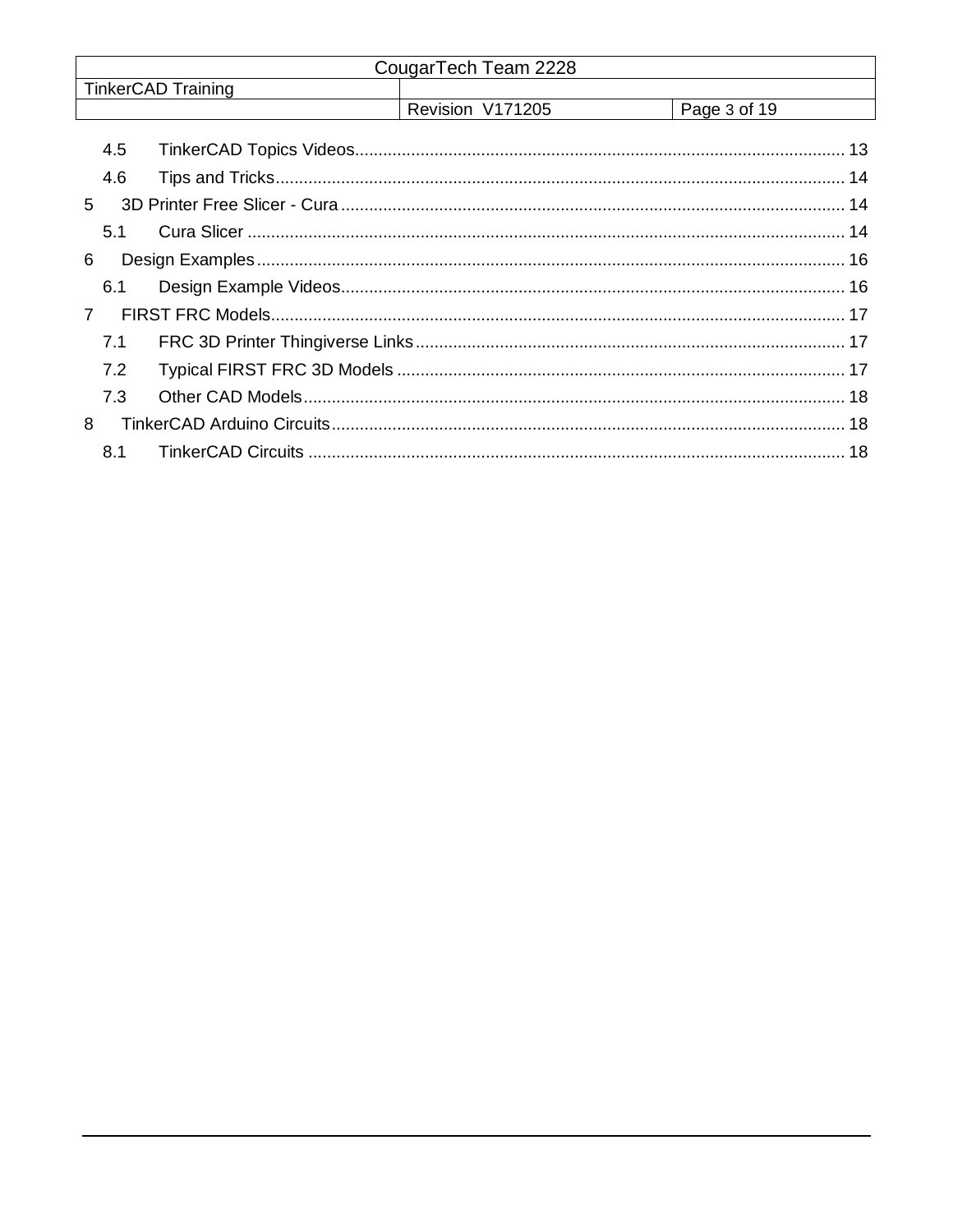| CougarTech Team 2228      |                  |              |
|---------------------------|------------------|--------------|
| <b>TinkerCAD Training</b> |                  |              |
|                           | Revision V171205 | Page 4 of 19 |

# **REVISION HISTORY**

| <b>DATE</b>         | <b>DESCRIPTION OF CHANGE</b> |
|---------------------|------------------------------|
| V171205             | RJV: added short cut keys    |
| V <sub>171122</sub> | Original                     |
|                     |                              |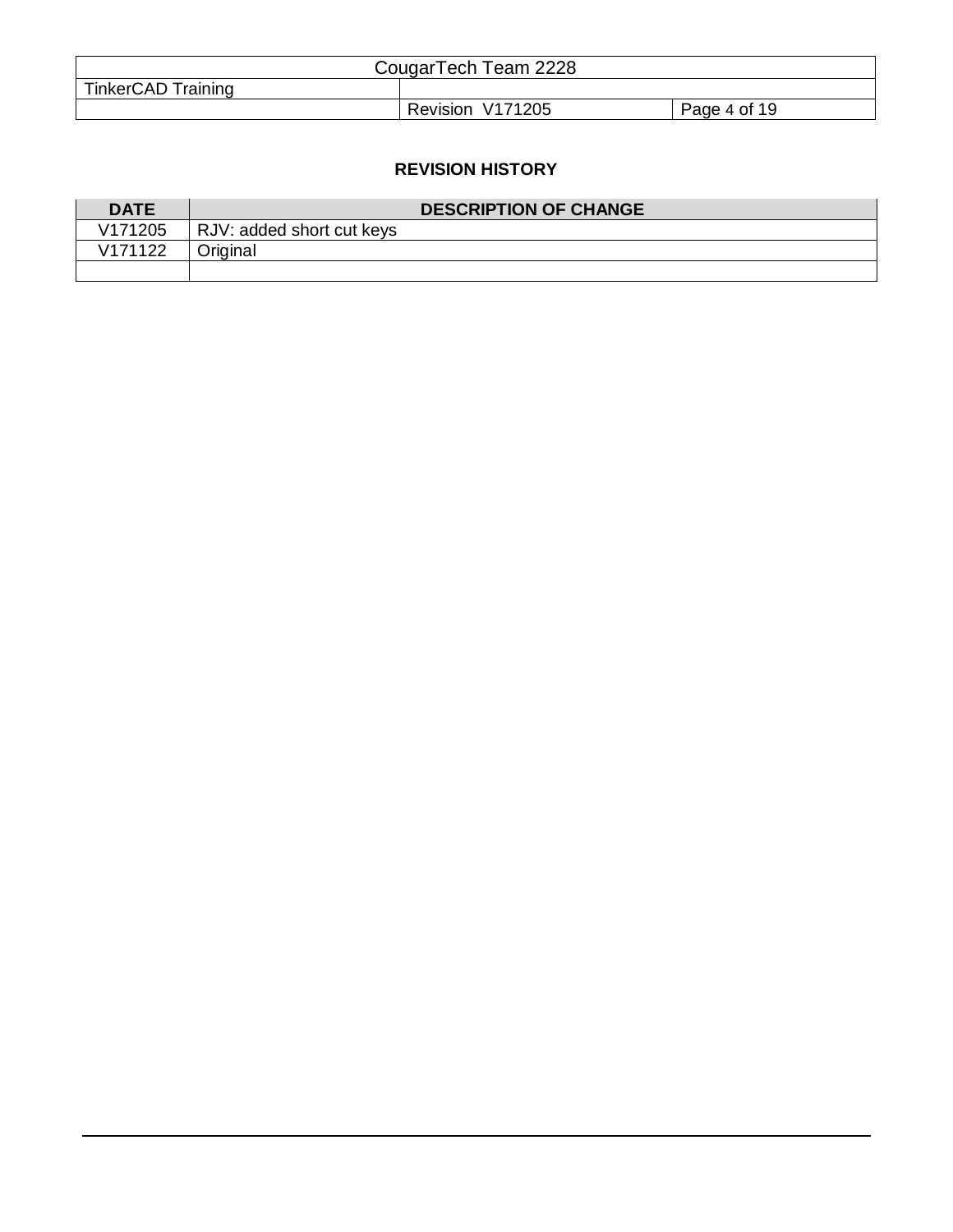|                           | CougarTech Team 2228 |              |
|---------------------------|----------------------|--------------|
| <b>TinkerCAD Training</b> |                      |              |
|                           | Revision V171205     | Page 5 of 19 |

# <span id="page-4-0"></span>*1 INTRODUCTION*

## <span id="page-4-1"></span>*1.1 Purpose*

The purpose of this document is to provide best practices and links to training videos for TinkerCAD

## <span id="page-4-2"></span>*1.2 Scope*

The scope of this training guide is to provide training to a simple 3D CAD for 3D printing objects need by the team.

#### <span id="page-4-3"></span>*1.3 Audience*

The audience for this document is for the Team 2228 technical team.

# <span id="page-4-4"></span>*1.4 References*

# <span id="page-4-5"></span>*1.5 Definitions*

#### <span id="page-4-6"></span>*2 OVERVIEW*

#### <span id="page-4-7"></span>*2.1 Description*

TinkerCAD is a web based program using chrome browser as its desktop. The TinkerCAD 3D CAD program is an object based CAD program. 3D objects are created by adding and subtracting space with pre-defined objects.

TinkerCAD has the ability to generate "stl" files that are used by a 3D printer slicing program to generate G-Code to run the 3D printer.

# <span id="page-4-8"></span>*2.2 3D Printing Process Steps*

To print a 3D object the following steps are taken:

- 1. Make a 3D model and save the the model in a "objectName.stl" file
- 2. Load the "objectName.stl" file into a slicing program that sets up printer parameters and slices the 3D object for the printer to print the layer slices. The Slicer program generates G-Codes to do this.
- 3. The G-Code file is saved on a memory stick and is placed in the 3D printer to print the 3D object from the G-Code instructions.

# <span id="page-4-9"></span>*3 FUNCTIONAL DESCRIPTION*

# <span id="page-4-10"></span>*3.1 Getting Started*

- 1. Start Chrome Browser on your computer
- 2. Go to the URL *tinkercad.com* on your internet browser
- 3. If you don't have a TinkerCAD user account, Sign-up for one for free using the sign up
- 4. If you have a TinkerCAD user account click on the Sign-in button at the top right corner of the web page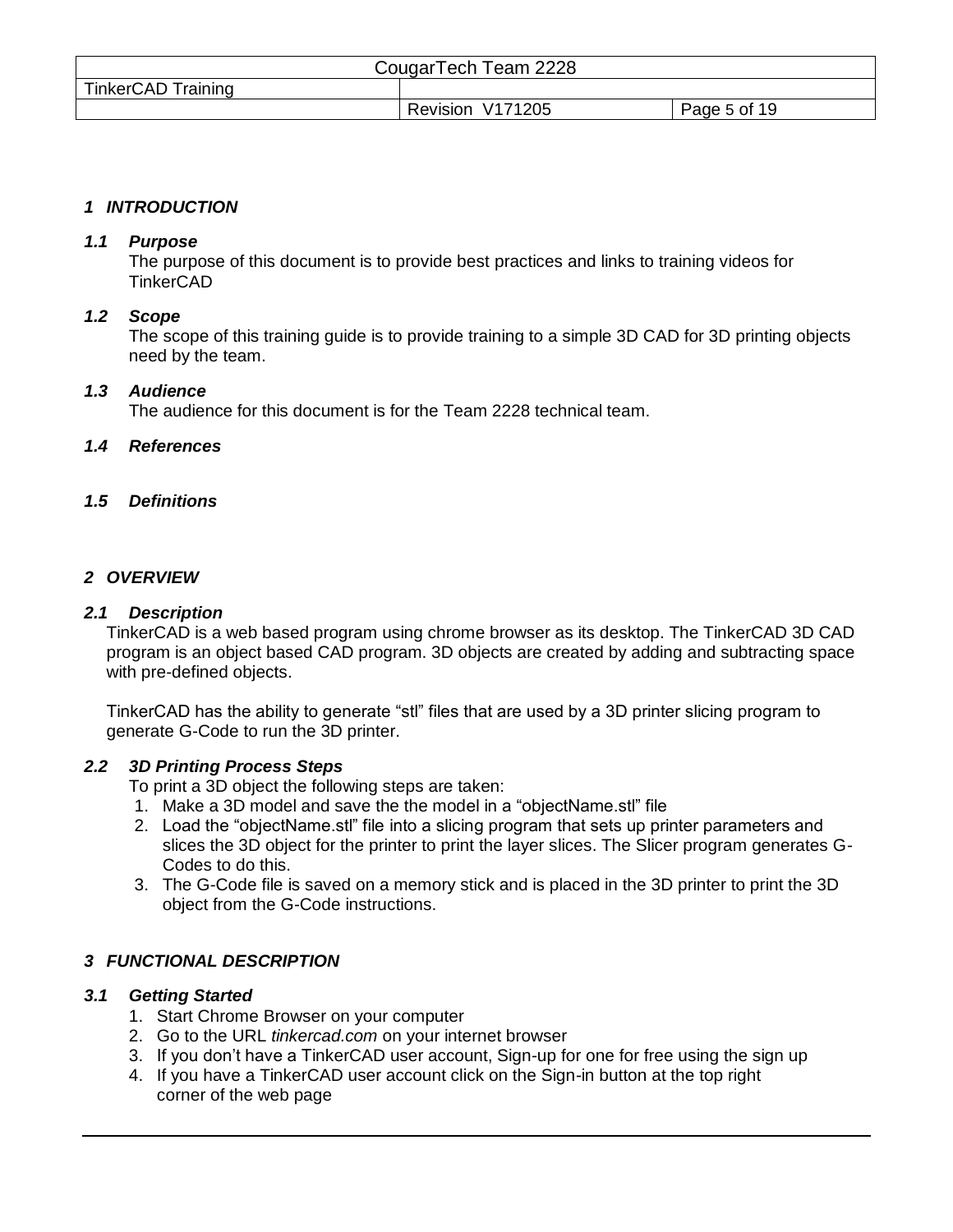|                    | CougarTech Team 2228 |              |
|--------------------|----------------------|--------------|
| TinkerCAD Training |                      |              |
|                    | Revision V171205     | Page 6 of 19 |

# <span id="page-5-0"></span>*3.2 Mouse Usage*

Left Button: Used to select Left Button + Alt and drag: duplicates object and moves it

Right Button: Used to turn model Right Button + shift: move in a straight line

Scroll: Used to zoom Scroll Button: Pans the work area

# <span id="page-5-1"></span>*3.3 Some TinkerCAD Process Steps*

- 1. To add shapes, letters and numbers drag your desired selection from the palette to the right to the workplane.
- 2. You can raise the height of your form by dragging the Node (white square on top), which is right below the up arrow (black cone)
- 3. Dragging the corner point while holding shift will increase the X, Y and Z axis equally
- 4. To build on the side of an object, drag the workplane to that side
- 5. You can rotate how objects sit on the plane to give them new angles. This is done with the curved arrow
- 6. You can copy and paste your forms using the standard keyboard commands (Ctrl + C & Ctrl + V) When you paste, TInkerCAD will move your new form to the right:
- 7. When you want to remove the hole shape, drag your cursor over both objects to select them (or Shift + Left Click)

# <span id="page-5-2"></span>*3.4 Keyboard Shortcuts*

# <span id="page-5-3"></span>*3.4.1 Control Key Plus*

- 1. Cntrl c: copy
- 2. Cntrl v: paste
- 3. Cntrl z: undo
- 4. Cntrl Shift z: redo
- 5. Cntrl g: group
- 6. Cntrl Shift g: ungroup
- 7. Cntrl d: duplicate inplace
- 8. Cntrl L lock
- 9. Cntrl a: select all

# <span id="page-5-4"></span>*3.4.2 Alt Key Plus*

1. Alt – move: hold alt key while starting to move will duplicate object

# <span id="page-5-5"></span>*3.4.3 Shift Key Plus*

- 1. Shift Right mouse button: hold shift to pan view
- 2. Shfit while moving: hold shift key while moving object to move in a straight line
- 3. Shift Control Left mouse button: hold shift-control to pan
- 4. Shift Alt left mouse button on a corner white dot: hold shift, alt while selecting a corner and move. This scales the object the same amount in all directions
- 5. Shift while rotating: select object rotate symbol: will rotate object in 45 deg increments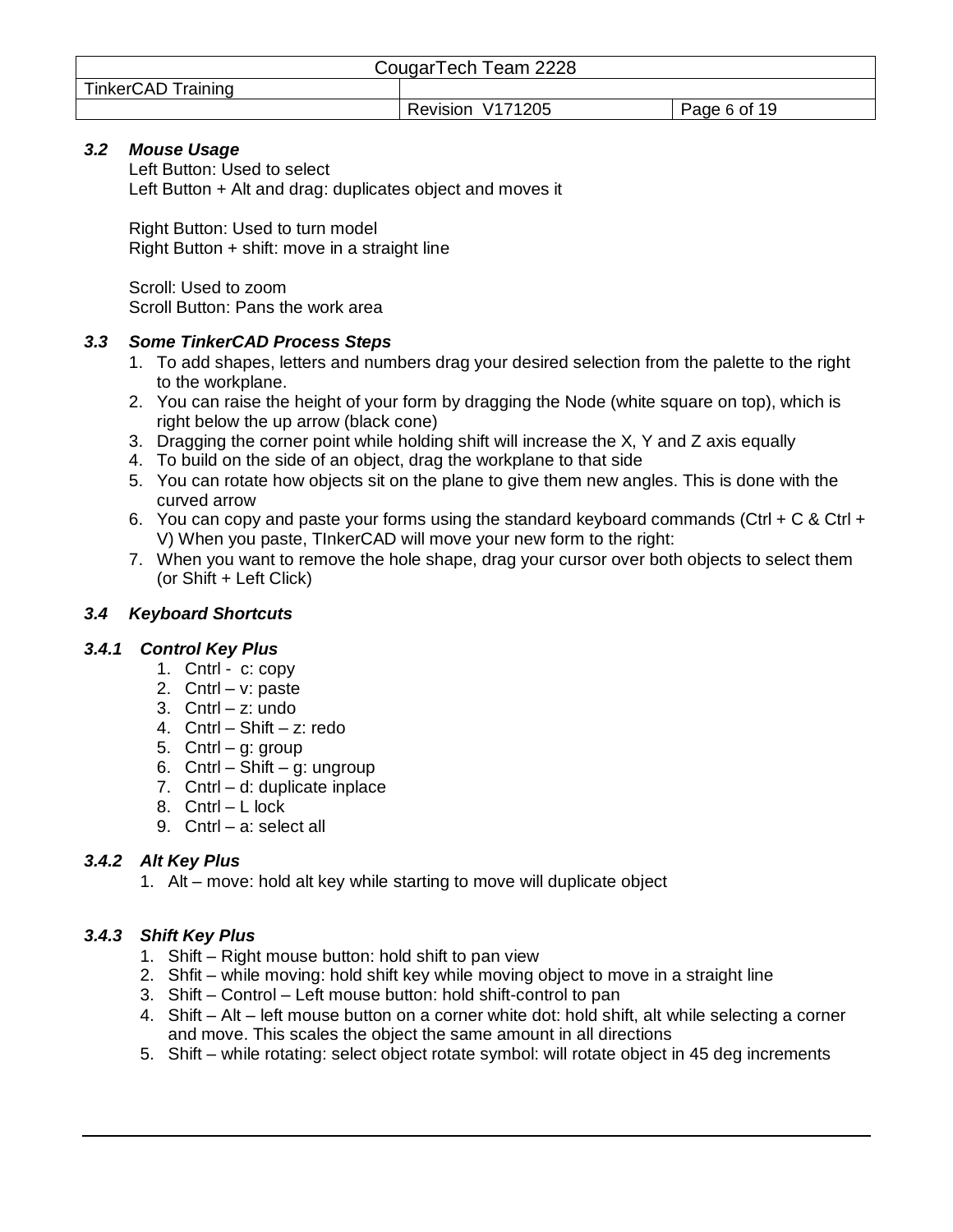|                    | CougarTech Team 2228 |              |
|--------------------|----------------------|--------------|
| TinkerCAD Training |                      |              |
|                    | Revision V171205     | Page 7 of 19 |

# <span id="page-6-0"></span>*3.4.4 Letter Keys*

- F Fit object to view
- R Ruler
- W Work plane

# <span id="page-6-1"></span>*3.4.5 Other Keys*

- 1. Arrow keys: nudge object one grid mark
- 2. Shift arrow keys: move faster
- 3. Scroll zoom in/out

#### <span id="page-6-2"></span>*3.5 Training Videos - new TinkerCAD* New TinkerCAD

[https://www.youtube.com/watch?v=iyMUhf-Drko&list=PLvj8iYZWPooP3Qor\\_8z1UypPr7wSnujeo](https://www.youtube.com/watch?v=iyMUhf-Drko&list=PLvj8iYZWPooP3Qor_8z1UypPr7wSnujeo)

Basic Navigation [https://www.youtube.com/watch?v=TvfTd-](https://www.youtube.com/watch?v=TvfTd-K7xjM&list=PLvj8iYZWPooP3Qor_8z1UypPr7wSnujeo&index=2)

[K7xjM&list=PLvj8iYZWPooP3Qor\\_8z1UypPr7wSnujeo&index=2](https://www.youtube.com/watch?v=TvfTd-K7xjM&list=PLvj8iYZWPooP3Qor_8z1UypPr7wSnujeo&index=2)

Edit, Rotate, Scale

[https://www.youtube.com/watch?v=GmtCqTzdxB4&list=PLvj8iYZWPooP3Qor\\_8z1UypPr7wSnuje](https://www.youtube.com/watch?v=GmtCqTzdxB4&list=PLvj8iYZWPooP3Qor_8z1UypPr7wSnujeo&index=3) [o&index=3](https://www.youtube.com/watch?v=GmtCqTzdxB4&list=PLvj8iYZWPooP3Qor_8z1UypPr7wSnujeo&index=3)

Edit Gird, Snap to Grid

[https://www.youtube.com/watch?v=3VnYPsbSmeA&index=4&list=PLvj8iYZWPooP3Qor\\_8z1Uyp](https://www.youtube.com/watch?v=3VnYPsbSmeA&index=4&list=PLvj8iYZWPooP3Qor_8z1UypPr7wSnujeo) [Pr7wSnujeo](https://www.youtube.com/watch?v=3VnYPsbSmeA&index=4&list=PLvj8iYZWPooP3Qor_8z1UypPr7wSnujeo)

[https://www.youtube.com/watch?v=jw1AXPZAHnA&index=5&list=PLvj8iYZWPooP3Qor\\_8z1Uyp](https://www.youtube.com/watch?v=jw1AXPZAHnA&index=5&list=PLvj8iYZWPooP3Qor_8z1UypPr7wSnujeo) [Pr7wSnujeo](https://www.youtube.com/watch?v=jw1AXPZAHnA&index=5&list=PLvj8iYZWPooP3Qor_8z1UypPr7wSnujeo)

Shape Details

[https://www.youtube.com/watch?v=jw1AXPZAHnA&index=5&list=PLvj8iYZWPooP3Qor\\_8z1Uyp](https://www.youtube.com/watch?v=jw1AXPZAHnA&index=5&list=PLvj8iYZWPooP3Qor_8z1UypPr7wSnujeo) [Pr7wSnujeo](https://www.youtube.com/watch?v=jw1AXPZAHnA&index=5&list=PLvj8iYZWPooP3Qor_8z1UypPr7wSnujeo)

Alignment

[https://www.youtube.com/watch?v=3Mik0SIL5FA&index=6&list=PLvj8iYZWPooP3Qor\\_8z1UypPr](https://www.youtube.com/watch?v=3Mik0SIL5FA&index=6&list=PLvj8iYZWPooP3Qor_8z1UypPr7wSnujeo) [7wSnujeo](https://www.youtube.com/watch?v=3Mik0SIL5FA&index=6&list=PLvj8iYZWPooP3Qor_8z1UypPr7wSnujeo)

Create Holes

[https://www.youtube.com/watch?v=OGUMB0PNAwE&index=7&list=PLvj8iYZWPooP3Qor\\_8z1Uy](https://www.youtube.com/watch?v=OGUMB0PNAwE&index=7&list=PLvj8iYZWPooP3Qor_8z1UypPr7wSnujeo) [pPr7wSnujeo](https://www.youtube.com/watch?v=OGUMB0PNAwE&index=7&list=PLvj8iYZWPooP3Qor_8z1UypPr7wSnujeo)

Complex Shapes

[https://www.youtube.com/watch?v=swWZp\\_4y\\_Q8&list=PLvj8iYZWPooP3Qor\\_8z1UypPr7wSnuj](https://www.youtube.com/watch?v=swWZp_4y_Q8&list=PLvj8iYZWPooP3Qor_8z1UypPr7wSnujeo&index=8) [eo&index=8](https://www.youtube.com/watch?v=swWZp_4y_Q8&list=PLvj8iYZWPooP3Qor_8z1UypPr7wSnujeo&index=8)

Grouping and Mirroring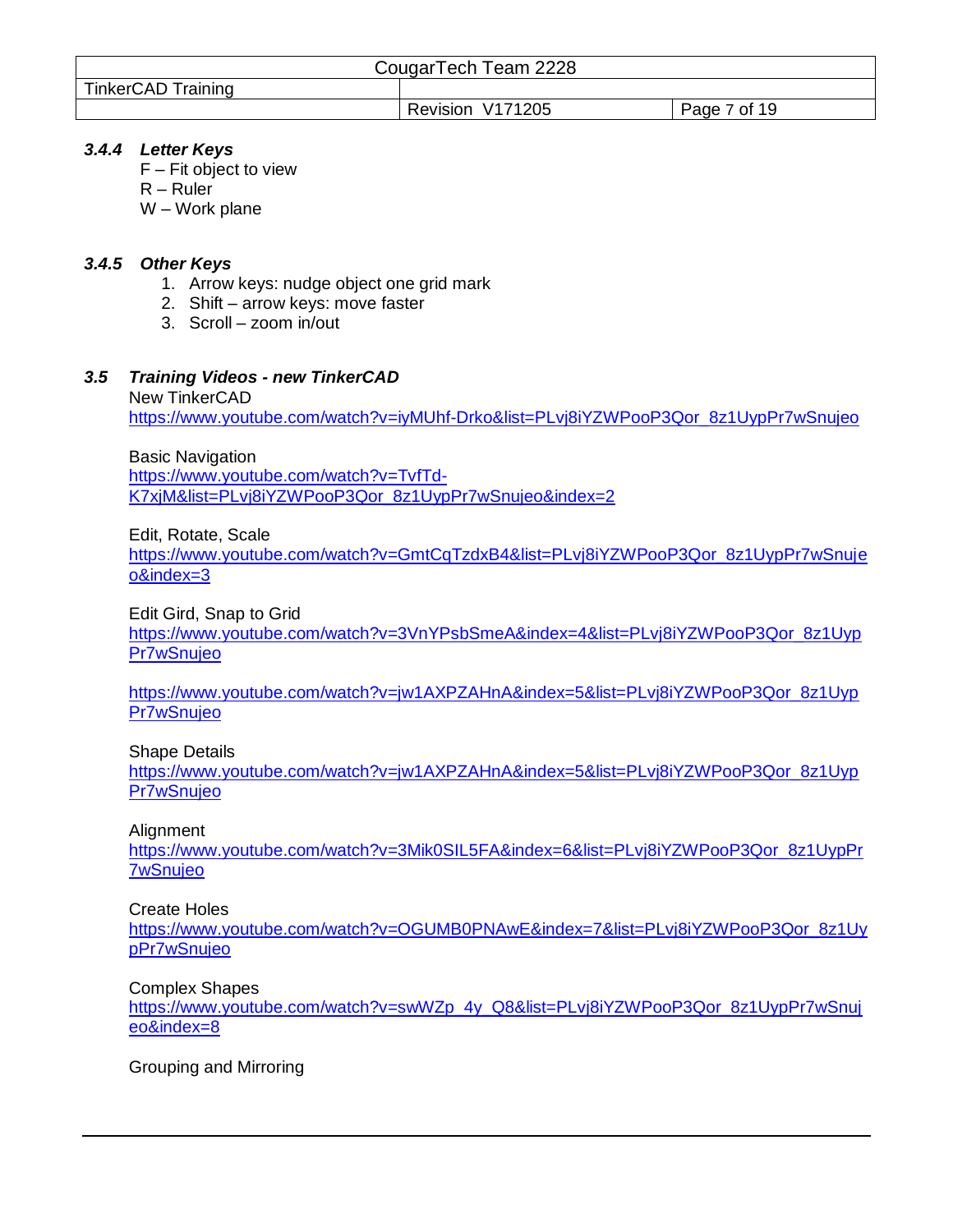| CougarTech Team 2228      |                  |              |
|---------------------------|------------------|--------------|
| <b>TinkerCAD Training</b> |                  |              |
|                           | Revision V171205 | Page 8 of 19 |

[https://www.youtube.com/watch?v=07M8zoHMqgI&list=PLvj8iYZWPooP3Qor\\_8z1UypPr7wSnuje](https://www.youtube.com/watch?v=07M8zoHMqgI&list=PLvj8iYZWPooP3Qor_8z1UypPr7wSnujeo&index=9) [o&index=9](https://www.youtube.com/watch?v=07M8zoHMqgI&list=PLvj8iYZWPooP3Qor_8z1UypPr7wSnujeo&index=9)

#### Changing Work Plane

[https://www.youtube.com/watch?v=kqbABzj3Ddc&index=10&list=PLvj8iYZWPooP3Qor\\_8z1UypP](https://www.youtube.com/watch?v=kqbABzj3Ddc&index=10&list=PLvj8iYZWPooP3Qor_8z1UypPr7wSnujeo) [r7wSnujeo](https://www.youtube.com/watch?v=kqbABzj3Ddc&index=10&list=PLvj8iYZWPooP3Qor_8z1UypPr7wSnujeo)

#### **Transparency**

[https://www.youtube.com/watch?v=EEqoIiH1AOg&index=11&list=PLvj8iYZWPooP3Qor\\_8z1Uyp](https://www.youtube.com/watch?v=EEqoIiH1AOg&index=11&list=PLvj8iYZWPooP3Qor_8z1UypPr7wSnujeo) [Pr7wSnujeo](https://www.youtube.com/watch?v=EEqoIiH1AOg&index=11&list=PLvj8iYZWPooP3Qor_8z1UypPr7wSnujeo)

Renaming File, Exporting, an Importing

[https://www.youtube.com/watch?v=IhZVaynHBVU&list=PLvj8iYZWPooP3Qor\\_8z1UypPr7wSnuje](https://www.youtube.com/watch?v=IhZVaynHBVU&list=PLvj8iYZWPooP3Qor_8z1UypPr7wSnujeo&index=12) [o&index=12](https://www.youtube.com/watch?v=IhZVaynHBVU&list=PLvj8iYZWPooP3Qor_8z1UypPr7wSnujeo&index=12)

#### Hiding and Locking

[https://www.youtube.com/watch?v=K5GGK7LTZXQ&index=13&list=PLvj8iYZWPooP3Qor\\_8z1Uy](https://www.youtube.com/watch?v=K5GGK7LTZXQ&index=13&list=PLvj8iYZWPooP3Qor_8z1UypPr7wSnujeo) [pPr7wSnujeo](https://www.youtube.com/watch?v=K5GGK7LTZXQ&index=13&list=PLvj8iYZWPooP3Qor_8z1UypPr7wSnujeo)

#### Shape Generators

[https://www.youtube.com/watch?v=NxMZZE9xCOY&index=14&list=PLvj8iYZWPooP3Qor\\_8z1Uy](https://www.youtube.com/watch?v=NxMZZE9xCOY&index=14&list=PLvj8iYZWPooP3Qor_8z1UypPr7wSnujeo) [pPr7wSnujeo](https://www.youtube.com/watch?v=NxMZZE9xCOY&index=14&list=PLvj8iYZWPooP3Qor_8z1UypPr7wSnujeo)

## <span id="page-7-0"></span>*3.6 TinkerCAD Video Tutorials - No Talking*

0-Tinkercad basic tutorial - Start & Sing up [https://www.youtube.com/watch?v=xbd\\_R9aPc-w&index=1&list=PLtmhShv-](https://www.youtube.com/watch?v=xbd_R9aPc-w&index=1&list=PLtmhShv-_MyLCDAq07X_grm1TRnBCZ8nx) [\\_MyLCDAq07X\\_grm1TRnBCZ8nx](https://www.youtube.com/watch?v=xbd_R9aPc-w&index=1&list=PLtmhShv-_MyLCDAq07X_grm1TRnBCZ8nx)

1-Tinkercad basic tutorial - Control 3D view [https://www.youtube.com/watch?v=wa37nrj0pH0&index=2&list=PLtmhShv-](https://www.youtube.com/watch?v=wa37nrj0pH0&index=2&list=PLtmhShv-_MyLCDAq07X_grm1TRnBCZ8nx) MyLCDAq07X\_grm1TRnBCZ8nx

2-Tinkercad basic tutorial - Resize to dimension & Rotate object [https://www.youtube.com/watch?v=o-bGROLcrMg&index=4&list=PLtmhShv-](https://www.youtube.com/watch?v=o-bGROLcrMg&index=4&list=PLtmhShv-_MyLCDAq07X_grm1TRnBCZ8nx) MyLCDAq07X\_grm1TRnBCZ8nx

3-Tinkercad basic tutorial - Resize to dimension & Rotate object [https://www.youtube.com/watch?v=o-bGROLcrMg&index=4&list=PLtmhShv-](https://www.youtube.com/watch?v=o-bGROLcrMg&index=4&list=PLtmhShv-_MyLCDAq07X_grm1TRnBCZ8nx) MyLCDAq07X\_grm1TRnBCZ8nx

4-Tinkercad basic tutorial - Copy and paste & Group [https://www.youtube.com/watch?v=rSjP0c7rLSU&index=5&list=PLtmhShv-](https://www.youtube.com/watch?v=rSjP0c7rLSU&index=5&list=PLtmhShv-_MyLCDAq07X_grm1TRnBCZ8nx) [\\_MyLCDAq07X\\_grm1TRnBCZ8nx](https://www.youtube.com/watch?v=rSjP0c7rLSU&index=5&list=PLtmhShv-_MyLCDAq07X_grm1TRnBCZ8nx)

5-Tinkercad basic tutorial - Hole & Subtraction (Group) [https://www.youtube.com/watch?v=ZPSmvYUvob0&list=PLtmhShv-](https://www.youtube.com/watch?v=ZPSmvYUvob0&list=PLtmhShv-_MyLCDAq07X_grm1TRnBCZ8nx&index=6) [\\_MyLCDAq07X\\_grm1TRnBCZ8nx&index=6](https://www.youtube.com/watch?v=ZPSmvYUvob0&list=PLtmhShv-_MyLCDAq07X_grm1TRnBCZ8nx&index=6)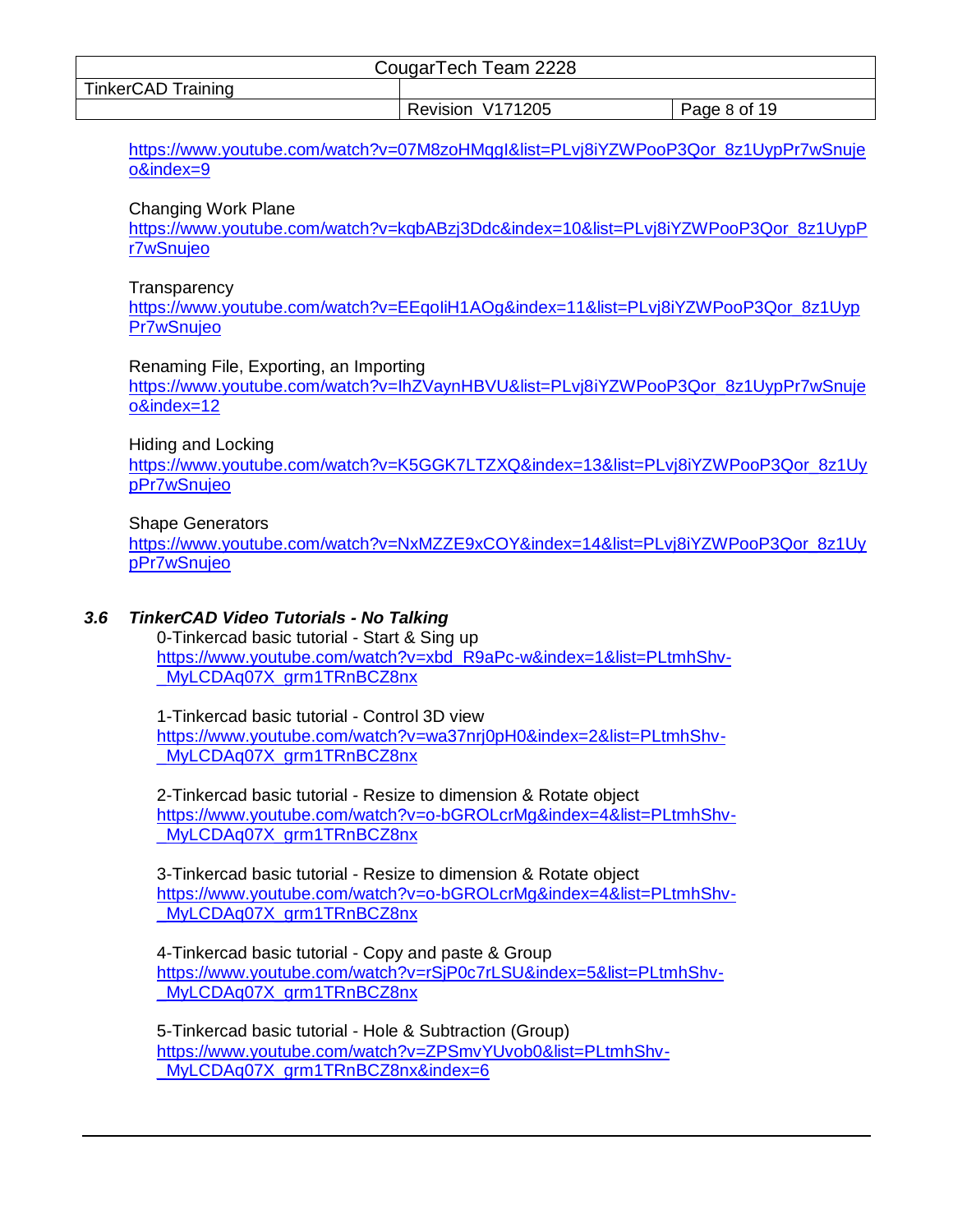|                           | CougarTech Team 2228 |              |
|---------------------------|----------------------|--------------|
| <b>TinkerCAD Training</b> |                      |              |
|                           | Revision V171205     | Page 9 of 19 |

6-Tinkercad basic tutorial - Align & Flip (Mirror) [https://www.youtube.com/watch?v=rgnvNXCh-mw&index=7&list=PLtmhShv-](https://www.youtube.com/watch?v=rgnvNXCh-mw&index=7&list=PLtmhShv-_MyLCDAq07X_grm1TRnBCZ8nx) MyLCDAq07X\_grm1TRnBCZ8nx

7-Tinkercad basic tutorial - Export ( download for 3D printing ) [https://www.youtube.com/watch?v=qhrNESMDxSU&index=8&list=PLtmhShv-](https://www.youtube.com/watch?v=qhrNESMDxSU&index=8&list=PLtmhShv-_MyLCDAq07X_grm1TRnBCZ8nx) [\\_MyLCDAq07X\\_grm1TRnBCZ8nx](https://www.youtube.com/watch?v=qhrNESMDxSU&index=8&list=PLtmhShv-_MyLCDAq07X_grm1TRnBCZ8nx)

8-Tinkercad basic tutorial - Transparent object [https://www.youtube.com/watch?v=e7UTfr1572Q&index=9&list=PLtmhShv-](https://www.youtube.com/watch?v=e7UTfr1572Q&index=9&list=PLtmhShv-_MyLCDAq07X_grm1TRnBCZ8nx) MyLCDAq07X\_grm1TRnBCZ8nx

9-Tinkercad basic tutorial - Workplane & Ruler [https://www.youtube.com/watch?v=uGsW2yIcl8A&index=10&list=PLtmhShv-](https://www.youtube.com/watch?v=uGsW2yIcl8A&index=10&list=PLtmhShv-_MyLCDAq07X_grm1TRnBCZ8nx) [\\_MyLCDAq07X\\_grm1TRnBCZ8nx](https://www.youtube.com/watch?v=uGsW2yIcl8A&index=10&list=PLtmhShv-_MyLCDAq07X_grm1TRnBCZ8nx)

10-Tinkercad basic tutorial - Ctrl + D ( Pattern ) [https://www.youtube.com/watch?v=2GYiMMxOt3A&index=11&list=PLtmhShv-](https://www.youtube.com/watch?v=2GYiMMxOt3A&index=11&list=PLtmhShv-_MyLCDAq07X_grm1TRnBCZ8nx) MyLCDAq07X\_grm1TRnBCZ8nx

11-Tinkercad basic tutorial - Radius & Fillet [https://www.youtube.com/watch?v=iw7Lgttc-iE&index=12&list=PLtmhShv-](https://www.youtube.com/watch?v=iw7Lgttc-iE&index=12&list=PLtmhShv-_MyLCDAq07X_grm1TRnBCZ8nx) [\\_MyLCDAq07X\\_grm1TRnBCZ8nx](https://www.youtube.com/watch?v=iw7Lgttc-iE&index=12&list=PLtmhShv-_MyLCDAq07X_grm1TRnBCZ8nx)

12-Tinkercad basic tutorial - Like a Shell [https://www.youtube.com/watch?v=0PpOk9tV7Yg&list=PLtmhShv-](https://www.youtube.com/watch?v=0PpOk9tV7Yg&list=PLtmhShv-_MyLCDAq07X_grm1TRnBCZ8nx&index=13) MyLCDAq07X\_grm1TRnBCZ8nx&index=13

13-Tinkercad basic tutorial - Import STL file [https://www.youtube.com/watch?v=4efE0WL-8Ns&list=PLtmhShv-](https://www.youtube.com/watch?v=4efE0WL-8Ns&list=PLtmhShv-_MyLCDAq07X_grm1TRnBCZ8nx&index=14) [\\_MyLCDAq07X\\_grm1TRnBCZ8nx&index=14](https://www.youtube.com/watch?v=4efE0WL-8Ns&list=PLtmhShv-_MyLCDAq07X_grm1TRnBCZ8nx&index=14)

14-Tinkercad basic tutorial - Image file - 3D Modeling [https://www.youtube.com/watch?v=4sVSF20Qylw&list=PLtmhShv-](https://www.youtube.com/watch?v=4sVSF20Qylw&list=PLtmhShv-_MyLCDAq07X_grm1TRnBCZ8nx&index=15) MyLCDAq07X\_grm1TRnBCZ8nx&index=15

# <span id="page-8-0"></span>*3.7 Other TinkerCAD Beginner Videos*

How to use Tinkercad <https://www.youtube.com/watch?v=KawWyBOqxvk>

3D Modeling For Beginners w/ TinkerCAD [https://www.youtube.com/watch?v=4Hw5Qs\\_OnBI](https://www.youtube.com/watch?v=4Hw5Qs_OnBI)

Getting Started in Tinkercad: A Tutorial for Complete Beginners <https://www.youtube.com/watch?v=60xfIu-lqAs>

How to Make Models for 3D Printing - Tinkercad Beginner's Tutorial <https://www.youtube.com/watch?v=gsz2PNcAcPA>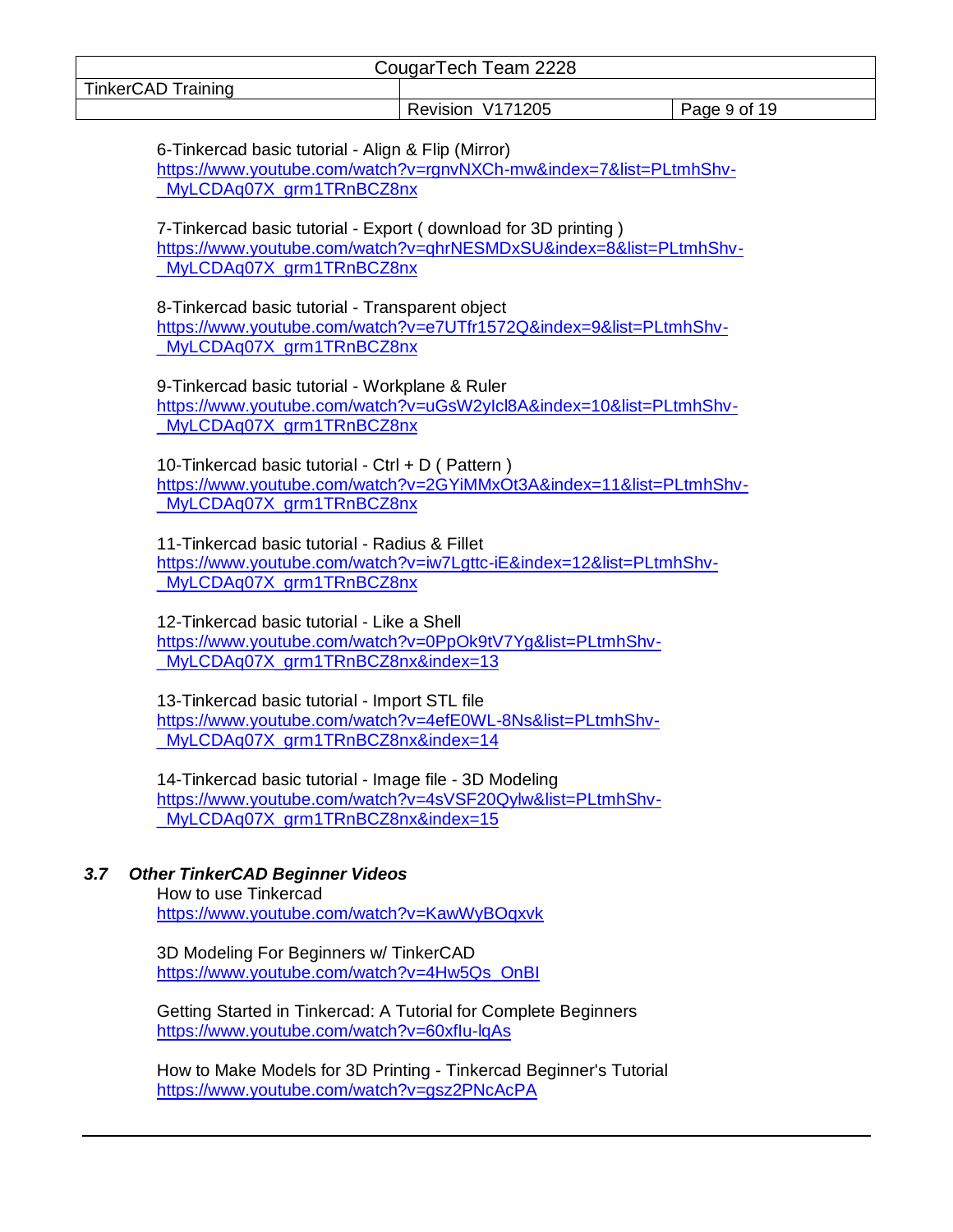|                           | CougarTech Team 2228 |               |
|---------------------------|----------------------|---------------|
| <b>TinkerCAD Training</b> |                      |               |
|                           | Revision V171205     | Page 10 of 19 |

## <span id="page-9-0"></span>*3.8 TinkerCAD Ruler Videos*

Tinkercad Tutorial Ruler and Dimensions [https://www.youtube.com/watch?v=Ydh6\\_kqg0Ig](https://www.youtube.com/watch?v=Ydh6_kqg0Ig)

Dismiss Ruler in TinkerCAD <https://www.youtube.com/watch?v=qUA9VSdG5Oc>

TinkerCAD Measurement <https://www.youtube.com/watch?v=lpce4zO0fh8>

TinkerCAD 5 Using the ruler and dimensions <https://www.youtube.com/watch?v=aQ9aRFZK8oI>

<span id="page-9-1"></span>*3.9 Objects Size-Group-Mirror-Scale Videos* Changing the size of an object <https://www.youtube.com/watch?v=QhYK1sCMqVg>

Grouping and Mirroring <https://www.youtube.com/watch?v=jCdhJb0vFbo>

10. Tinkercad basic tutorial - Ctrl + D ( Pattern ) <https://www.youtube.com/watch?v=2GYiMMxOt3A>

3. Tinkercad basic tutorial - Resize to dimension & Rotate object <https://www.youtube.com/watch?v=o-bGROLcrMg>

Tips & Tricks: Resizing Shapes in Tinkercad <https://www.youtube.com/watch?v=NhJf2dXFgDA>

How to scale copy and paste in tinkercad <https://www.youtube.com/watch?v=h5x41QgjlZQ>

TinkerCAD - Tips using Shift and Option <https://www.youtube.com/watch?v=zkScHitySv4>

Most powerful tool in TinkerCAD? Duplicate! <https://www.youtube.com/watch?v=UOnFWYUBChE>

The Align & Smart Duplicate Tools-no sound <https://www.youtube.com/watch?v=eCGDScrjWto>

Duplicate objects and movement patterns in Tinkercad <https://www.youtube.com/watch?v=2MJwH-qpwa8>

How to scale copy and paste in tinkercad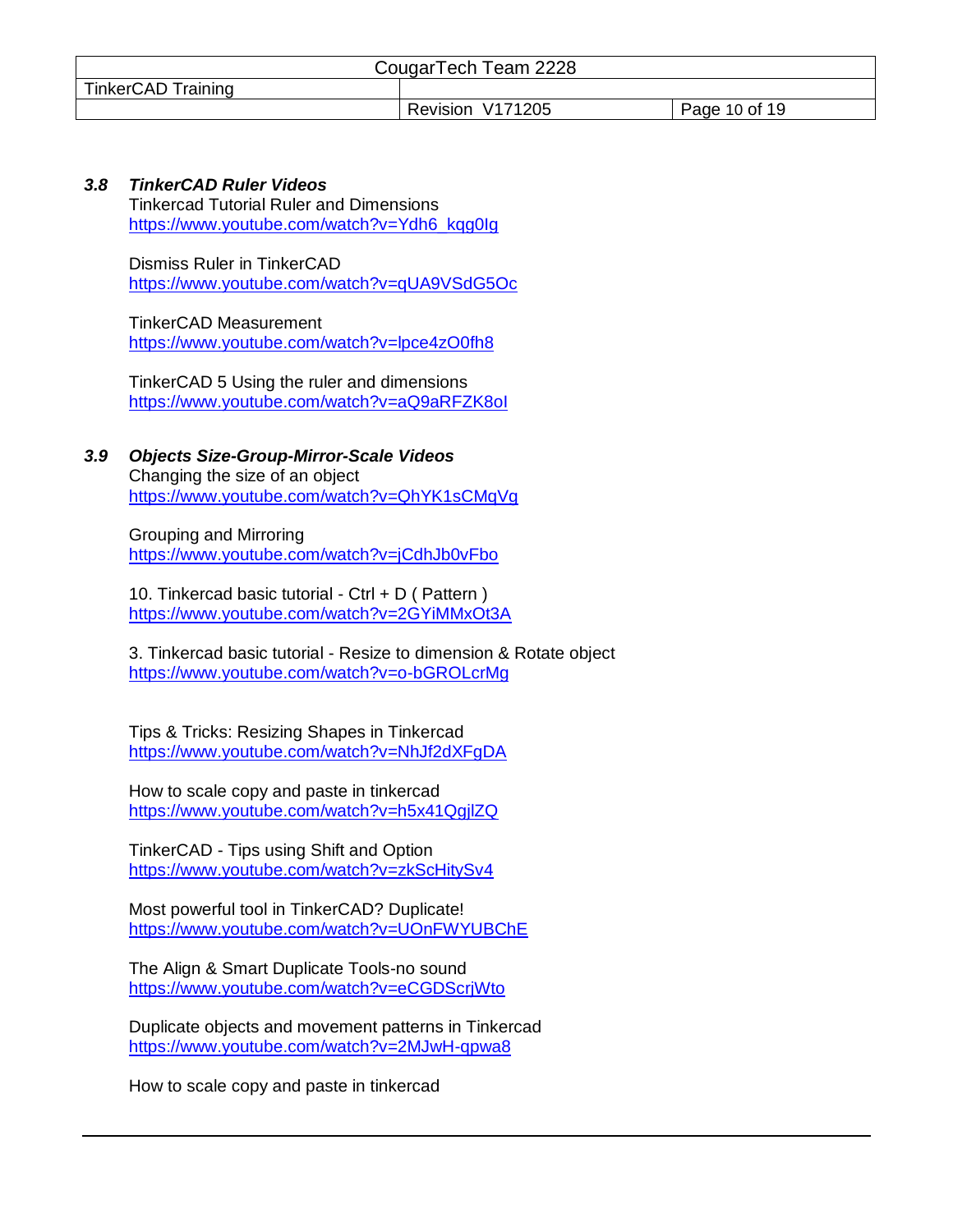| CougarTech Team 2228 |                  |               |  |
|----------------------|------------------|---------------|--|
| TinkerCAD Training   |                  |               |  |
|                      | Revision V171205 | Page 11 of 19 |  |

<https://www.youtube.com/watch?v=h5x41QgjlZQ>

Beveled Edges in TinkerCAD <https://www.youtube.com/watch?v=f1zLim1YMNM>

How to Bevel and Round Edges in Tinkercad <https://www.youtube.com/watch?v=J-6X6in6Las>

11. Tinkercad basic tutorial - Radius & Fillet <https://www.youtube.com/watch?v=iw7Lgttc-iE>

TinkerCAD Chamfer and Fillet Corners <https://www.youtube.com/watch?v=zv5GVVxx4QU>

#### <span id="page-10-0"></span>*3.10 TinkerCAD Holes Videos*

Create holes <https://www.youtube.com/watch?v=IxrsHSELHsw>

Tinkercad Lesson 2 Creating holes <https://www.youtube.com/watch?v=PCZgaYVO1BA>

Use Holes to Reshape Objects <https://www.youtube.com/watch?v=n85GD928tg4>

Tutorial How to Add and Remove Holes in TInkercad <https://www.youtube.com/watch?v=mXe2r5THrs0>

#### <span id="page-10-1"></span>*3.11 Adjustment and Alignment Videos*

Aligning Objects & Precision Adjustment in Tinkercad <https://www.youtube.com/watch?v=GGW3sUnb3Xk>

TinkerCAD - Aligning Objects [https://www.youtube.com/watch?v=Ru742pUG\\_Bc](https://www.youtube.com/watch?v=Ru742pUG_Bc)

Tinkercad 2 - Move, Rotate and Align <https://www.youtube.com/watch?v=Aa7DdBdhHTw>

6. Tinkercad basic tutorial - Align & Flip (Mirror) <https://www.youtube.com/watch?v=rgnvNXCh-mw>

Tinkercad Example 1: Aligning 2 Cylinders In A T Position <https://www.youtube.com/watch?v=lUIkcnjvNME>

TinkerCAD - Printing Problems, Alignment <https://www.youtube.com/watch?v=Q1Bj9Yfv3gE>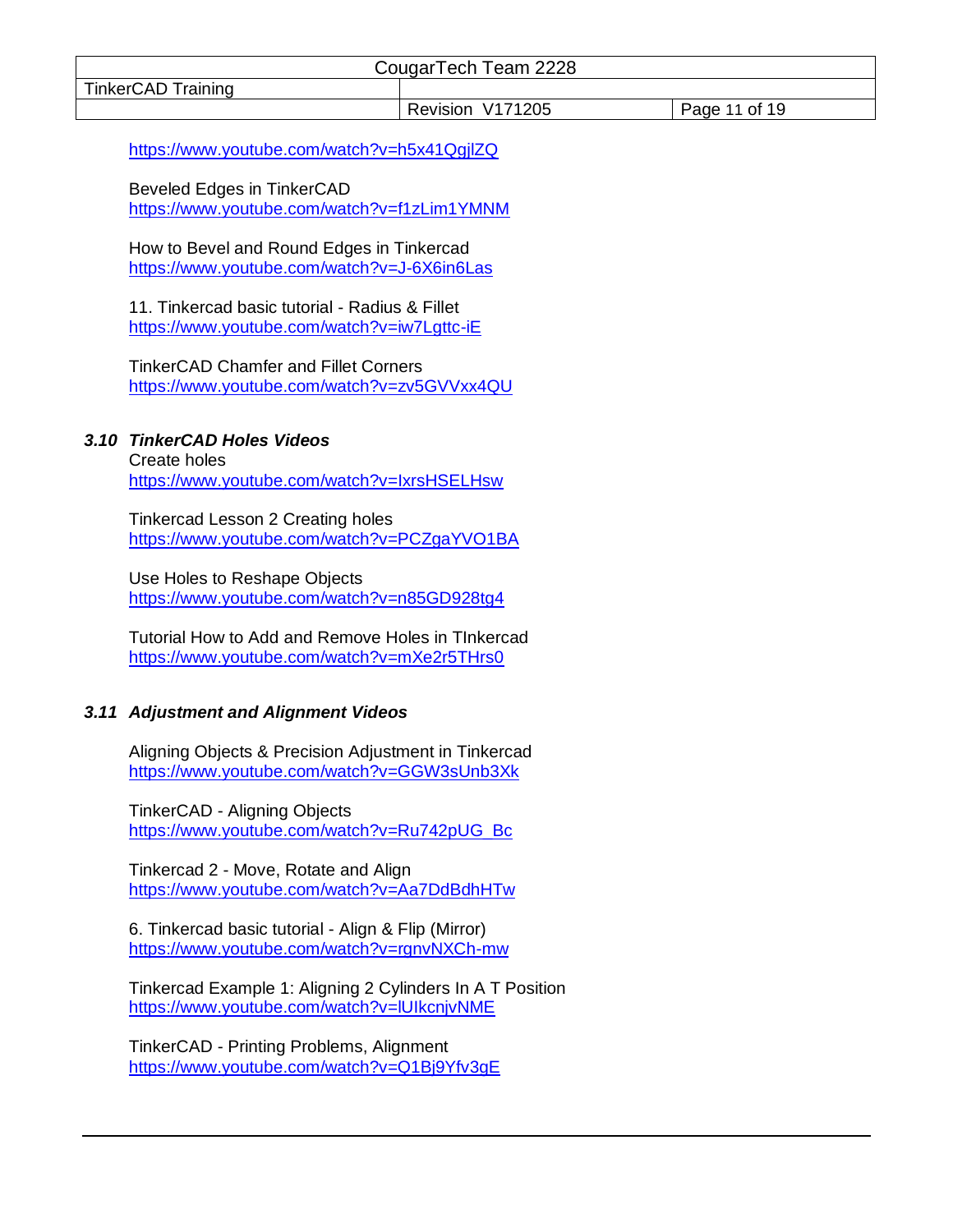| CougarTech Team 2228 |                  |               |
|----------------------|------------------|---------------|
| TinkerCAD Training   |                  |               |
|                      | Revision V171205 | Page 12 of 19 |

#### <span id="page-11-0"></span>*4 Other TinkerCAD Topics*

#### <span id="page-11-1"></span>*4.1 Images, SVG, TinkerCAD Videos*

Png to SVG to TinkerCAD https://www.youtube.com/watch?v= KmS3pmM6aU

Jpeg to SVG to TinkerCAD <https://www.youtube.com/watch?v=BOSb03CFclc>

<https://www.youtube.com/watch?v=FkBjRDVel5E>

SVG files [https://www.youtube.com/watch?v=](https://www.youtube.com/watch?v=-s66QiM0SCo&index=15&list=PLvj8iYZWPooP3Qor_8z1UypPr7wSnujeo) [s66QiM0SCo&index=15&list=PLvj8iYZWPooP3Qor\\_8z1UypPr7wSnujeo](https://www.youtube.com/watch?v=-s66QiM0SCo&index=15&list=PLvj8iYZWPooP3Qor_8z1UypPr7wSnujeo)

SVG file uploaded to KinkerCAD <https://www.youtube.com/watch?v=1fl9g2Hh8tg>

Tinkercad Tips and Tricks #6 - Importing SVG and STL files <https://www.youtube.com/watch?v=y4HHSCzmgIo>

# <span id="page-11-2"></span>*4.2 Support material for 3D printing Videos*

TinkerCAD- Adding support <https://www.youtube.com/watch?v=dbnYjpmVdmM>

TinkerCad Workflows - Rapid Design Tricks & Supports <https://www.youtube.com/watch?v=-kDZadfsli8>

# <span id="page-11-3"></span>*4.3 stl File Topics Videos*

Downloading an STL file from Tinkercad <https://www.youtube.com/watch?v=U7ihYeD3Mug>

Editing STL files THE EASY WAY <https://www.youtube.com/watch?v=2Pm8PiRhGvQ>

Cut up a STL file in TinkerCAD <https://www.youtube.com/watch?v=DnqD3gHJJ-s>

Import And Edit An STL File <https://www.youtube.com/watch?v=QAH79kmp-J0>

13. Tinkercad basic tutorial - Import STL file <https://www.youtube.com/watch?v=4efE0WL-8Ns>

# <span id="page-11-4"></span>*4.4 Shape Generator Videos*

TinkerCAD - Shape Generator #3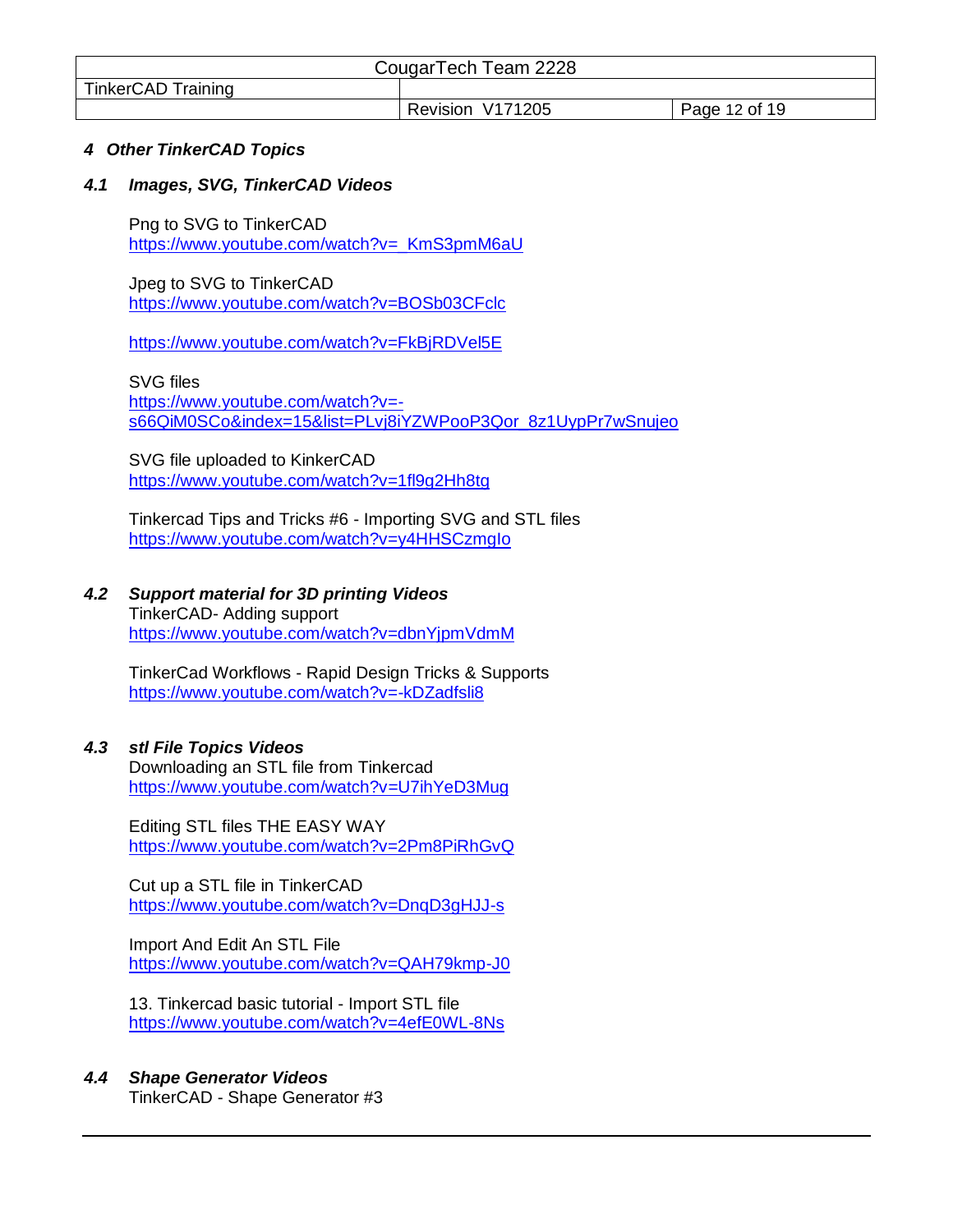| CougarTech Team 2228      |                  |               |  |
|---------------------------|------------------|---------------|--|
| <b>TinkerCAD Training</b> |                  |               |  |
|                           | Revision V171205 | Page 13 of 19 |  |

<https://www.youtube.com/watch?v=cuh6EUI-yt4>

Autodesk Tinkercad - Creating a Shape Generator <https://www.youtube.com/watch?v=7ur9KFiiwZw>

Autodesk TinkerCad: Generating 3D Geometry with JavaScript <https://www.youtube.com/watch?v=ibMF8GbFCcw>

Autodesk Tinkercad - Setting up parameters in a Shape Generator <https://www.youtube.com/watch?v=9E7NjYvQ1Jw>

TinkerCAD Beta more shapes easier text. Also Gears and threads <https://www.youtube.com/watch?v=qXAlOPTUWsE>

Tinkercad Beta - New Features: Shape Controls <https://www.youtube.com/watch?v=hGUvrDXpSrM>

# <span id="page-12-0"></span>*4.5 TinkerCAD Topics Videos*

Rounded box <https://www.youtube.com/watch?v=k6nQpXWc6Co>

How to make gears <https://www.youtube.com/watch?v=HuIqoVPCRZE>

How to Split Objects <https://www.youtube.com/watch?v=1SwSqROgLpY>

Making Curves in Tinkercad <https://www.youtube.com/watch?v=jZIqRpFhRTY>

How To Create Curves In Tinkercad <https://www.youtube.com/watch?v=2MPkXV6OVUA>

Using Connectors in Tinkercad [https://www.youtube.com/watch?v=lBEZ\\_alo6QA](https://www.youtube.com/watch?v=lBEZ_alo6QA)

How to Hollow Out Objects in Tinkercad - Shelling Tutorial <https://www.youtube.com/watch?v=xxtONgRdxDY>

Tinkercad Slicing - Better than Sliced bread <https://www.youtube.com/watch?v=Y4K-WMYT5es>

Tinkercad: Threaded Screw <https://www.youtube.com/watch?v=E0obYR8Tv7w>

How to make a nut & bolt in Tinkercad <https://www.youtube.com/watch?v=xG8iCu2IVc0>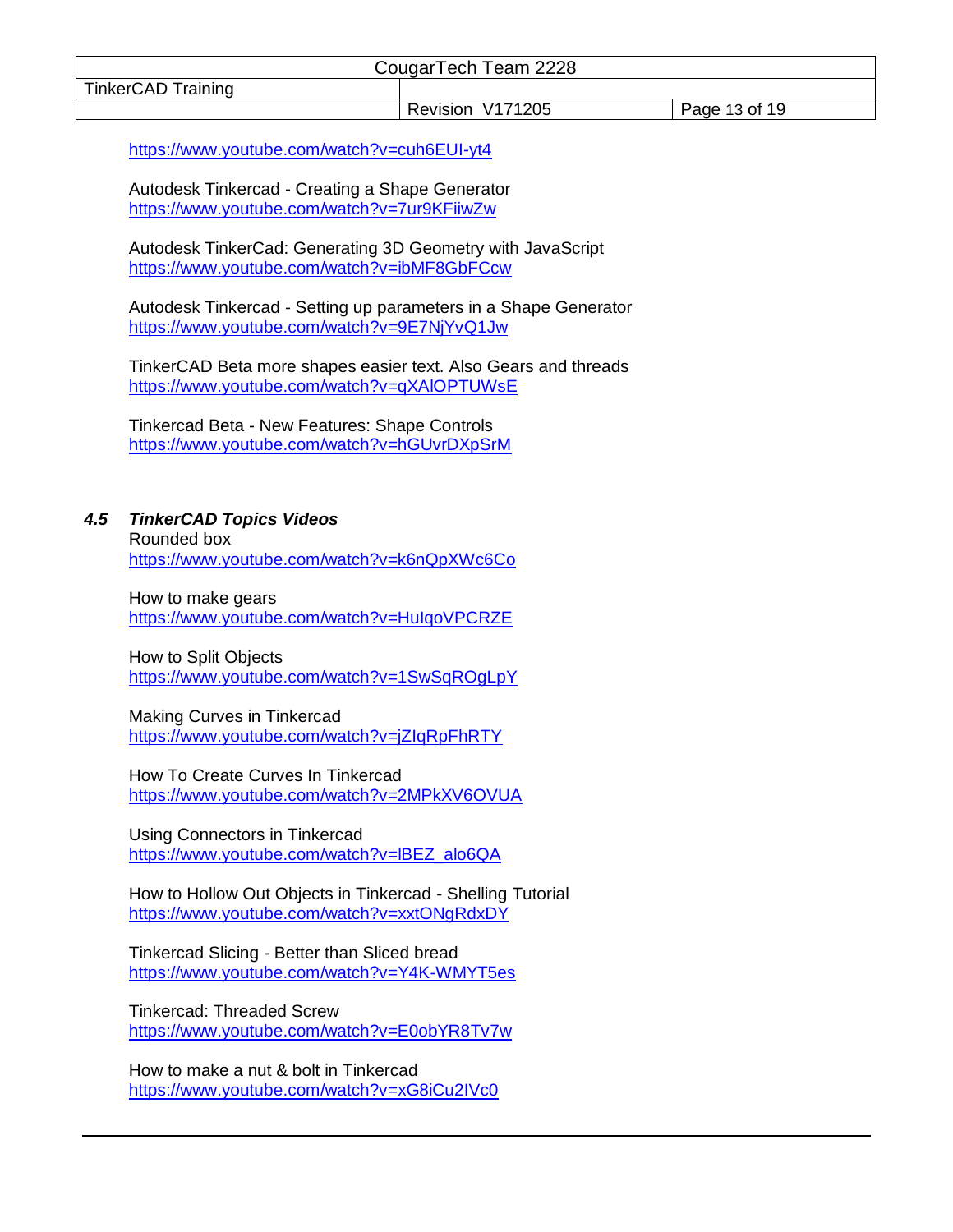| CougarTech Team 2228      |                  |               |  |
|---------------------------|------------------|---------------|--|
| <b>TinkerCAD Training</b> |                  |               |  |
|                           | Revision V171205 | Page 14 of 19 |  |

Tinkercad - A part in a part <https://www.youtube.com/watch?v=Zhd9JC6J0Uk>

Tinkercad: Threaded Hex Nut <https://www.youtube.com/watch?v=JVXVPgAiz7o>

How to Hollow Out Objects in Tinkercad - Shelling Tutorial <https://www.youtube.com/watch?v=xxtONgRdxDY&t=48s>

Tinkercad CuttingObjects <https://www.youtube.com/watch?v=3Zwtr115qHU>

TinkerCad Workflows - Rapid Design Tricks & Supports(part structure) <https://www.youtube.com/watch?v=-kDZadfsli8>

#### <span id="page-13-0"></span>*4.6 Tips and Tricks*

Tinkercad Tips & Tricks - Ruler Midpoint on High Five Fidget Spinner <https://www.youtube.com/watch?v=ClvMuKz9vBs>

Tinkercad Tips and Tricks #6 - Importing SVG and STL files <https://www.youtube.com/watch?v=y4HHSCzmgIo>

Tinkercad Tips & Tricks - Teach Yourself Tinkercad Tutorials <https://www.youtube.com/watch?v=-zxWElGh7c8>

Tinkercad Tips and Tricks #4 - Relative Alignment using Align Tool <https://www.youtube.com/watch?v=4A8Ihq3qeJ8>

Tinkercad Tips & Tricks - Angles plus Duplicate and Repeat Feature <https://www.youtube.com/watch?v=CEfgJh8CR2E>

Tinkertip: Align Tool [https://www.youtube.com/watch?v=zVVL\\_mIUTbE](https://www.youtube.com/watch?v=zVVL_mIUTbE)

Tinkercad Tips and Tricks #4 - Relative Alignment using Align Tool <https://www.youtube.com/watch?v=4A8Ihq3qeJ8>

Tip and tricks tinkercad [https://www.youtube.com/watch?v=G8zUeU\\_RzpE](https://www.youtube.com/watch?v=G8zUeU_RzpE)

# <span id="page-13-1"></span>*5 3D Printer Free Slicer - Cura*

#### <span id="page-13-2"></span>*5.1 Cura Slicer*

Slic3r Prusa Edition - [http://www.prusa3d.com/slic3r-prusa-e...](https://www.youtube.com/redirect?v=F7JuMa35IjA&event=video_description&q=http%3A%2F%2Fwww.prusa3d.com%2Fslic3r-prusa-edition%2F&redir_token=vtfXBQXPlw2dim1xTe4T-fde1KF8MTUxMTcwNTczOUAxNTExNjE5MzM5) CURA 2.6.x - [https://ultimaker.com/en/products/cur...](https://www.youtube.com/redirect?v=F7JuMa35IjA&event=video_description&q=https%3A%2F%2Fultimaker.com%2Fen%2Fproducts%2Fcura-software&redir_token=vtfXBQXPlw2dim1xTe4T-fde1KF8MTUxMTcwNTczOUAxNTExNjE5MzM5)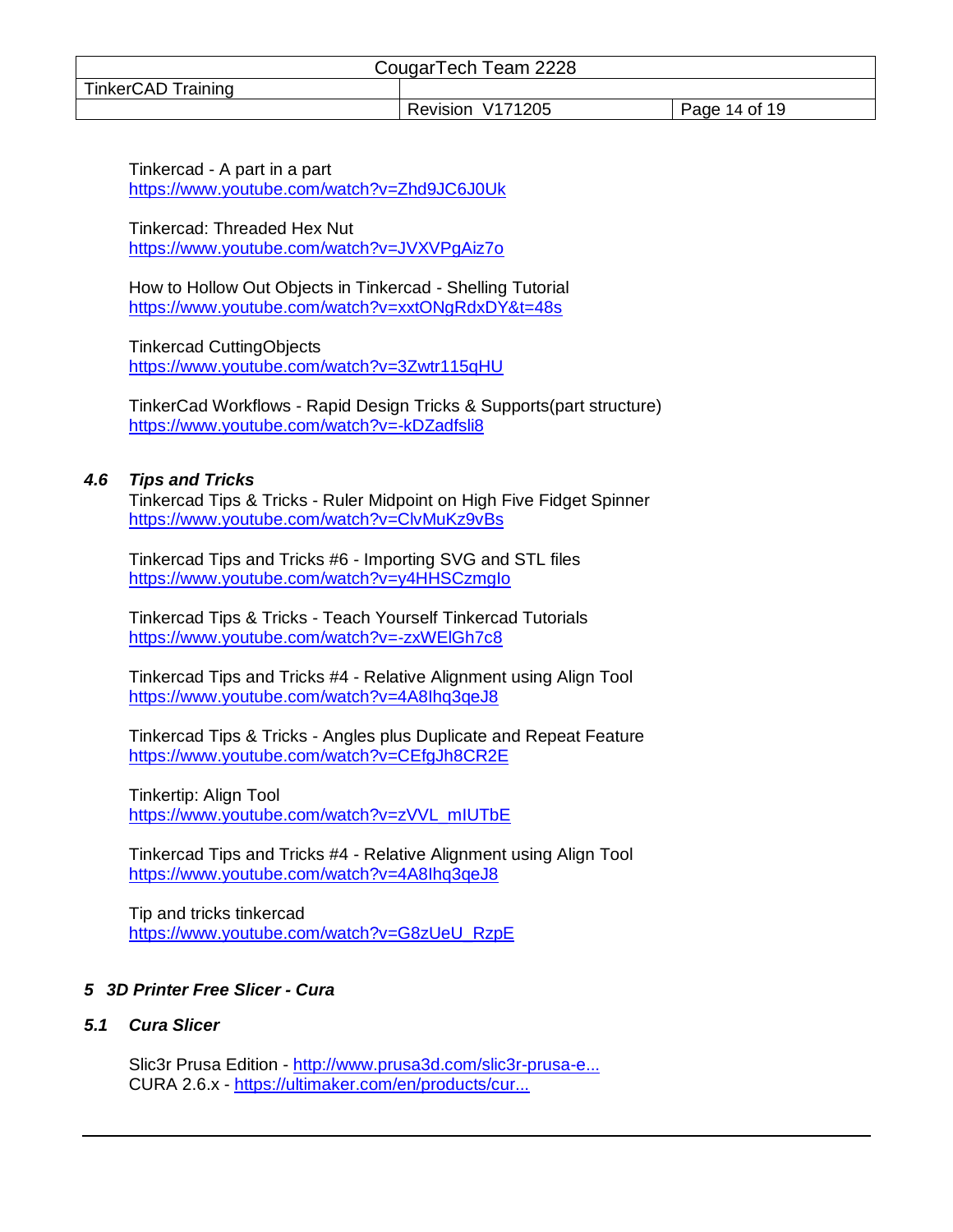| CougarTech Team 2228 |                  |               |
|----------------------|------------------|---------------|
| TinkerCAD Training   |                  |               |
|                      | Revision V171205 | Page 15 of 19 |

ideaMaker - [https://www.raise3d.com/pages/ideamaker](https://www.youtube.com/redirect?v=F7JuMa35IjA&event=video_description&q=https%3A%2F%2Fwww.raise3d.com%2Fpages%2Fideamaker&redir_token=vtfXBQXPlw2dim1xTe4T-fde1KF8MTUxMTcwNTczOUAxNTExNjE5MzM5)

Introduction to Slicing with Cura <https://www.youtube.com/watch?v=biCWssfil2A>

How to install and use Cura 3d printer software <https://www.youtube.com/watch?v=KqcW0EpDk2k>

How To 3D Print - Cura Settings and Printer Setup <https://www.youtube.com/watch?v=M7flJnH5IIM>

Using Cura to 3D Print <https://www.youtube.com/watch?v=6YZD6K7osco>

How To 3D Print with Cura Software Tutorial ! <https://www.youtube.com/watch?v=9coPHC04QZw>

How to Use Cura 2.4: Beginners Guide <https://www.youtube.com/watch?v=qVJMCQKVqTU>

My Cura Settings! <https://www.youtube.com/watch?v=y5rj4cjjG2M>

Cura 2.4, 2.5 & 2.6 Advanced Setting: How To Use! Part V <https://www.youtube.com/watch?v=NqPwwvV8JBA>

Cura 2.4, 2.5 & 2.6 Advanced Setting, Material: How To Use! Part IV <https://www.youtube.com/watch?v=S6GKsE0v25E>

Cura 2.4 , 2.5 & 2.6 Advance Settings, Infill: How To Use! Part III <https://www.youtube.com/watch?v=wTB8zOpx6NM>

Cura 2.4, 2.5 & 2.6 Advanced Setting, Quality: How to use! Part I <https://www.youtube.com/watch?v=079HX1ZuBG0>

Cura 2.4, 2.5 & 2.6 Advance Settings, Shell: How To Use! Part II <https://www.youtube.com/watch?v=mHGb1xYZOig>

Cura 3D Printing Tutorial Episode 4 Print speed, Cooling, Supports and Print bed adhesion <https://www.youtube.com/watch?v=A28A4zynpHw>

Cura 3D Printing Tutorial Episode 1 controls and layout <https://www.youtube.com/watch?v=JiHgjVIA0eA>

Cura 3D Printing Tutorial Episode 2 Moving, Scaling and Rotating <https://www.youtube.com/watch?v=5tSixbAsDtY>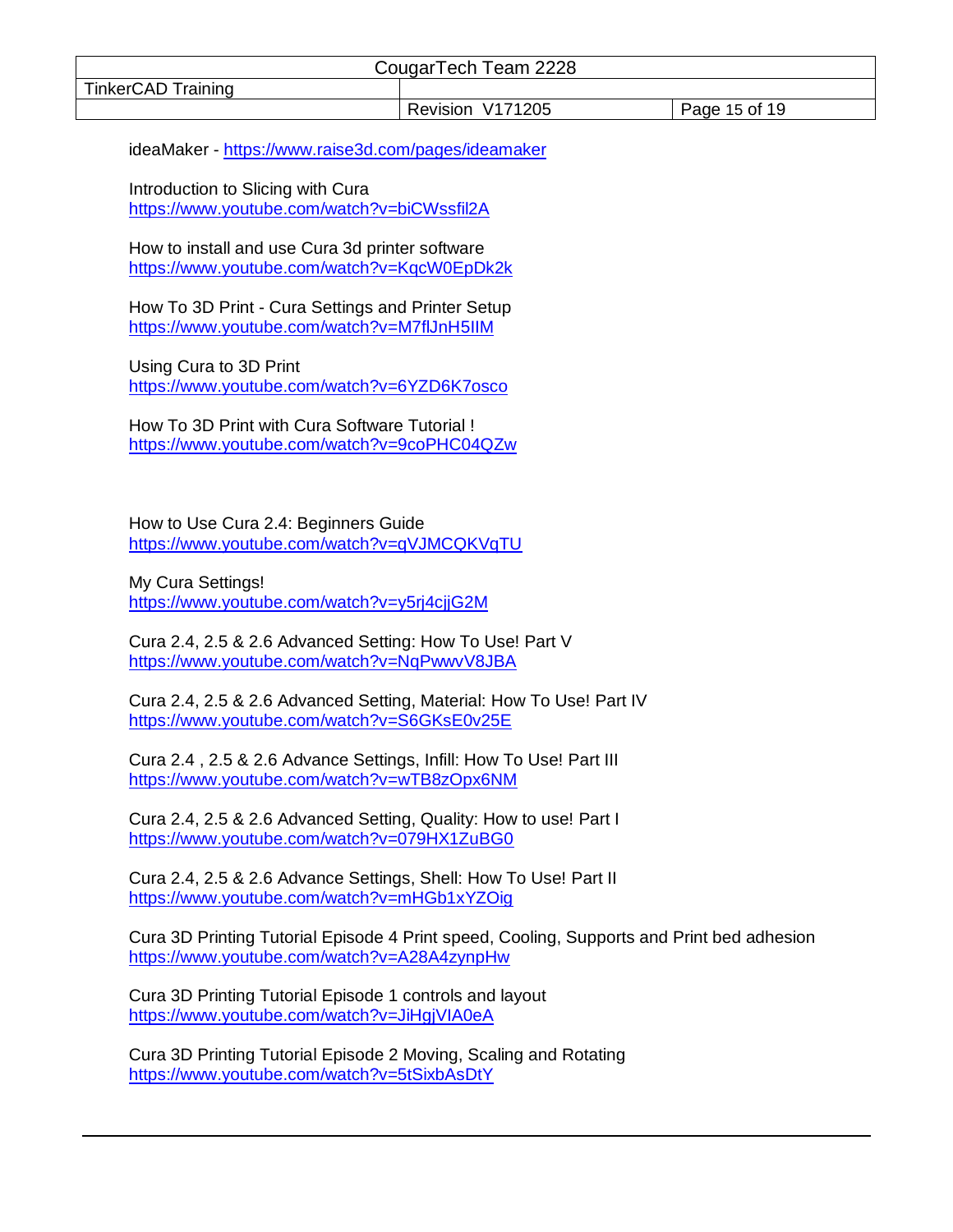| CougarTech Team 2228      |                  |               |  |
|---------------------------|------------------|---------------|--|
| <b>TinkerCAD Training</b> |                  |               |  |
|                           | Revision V171205 | Page 16 of 19 |  |

Cura 3D Printing Tutorial Episode 3 Infill,layer height, shells and material <https://www.youtube.com/watch?v=NTK9iEexoFo>

#### <span id="page-15-0"></span>*6 Design Examples*

<span id="page-15-1"></span>*6.1 Design Example Videos*

Camera Mount <https://www.youtube.com/watch?v=MqEarBuMn1g>

<https://www.youtube.com/watch?v=S7WIewI3AJk>

Instructional video <https://www.youtube.com/watch?v=qKVBm5MqDzU>

Build a Simple Flange <https://www.youtube.com/watch?v=0GBH09Cvsh8>

Making a 3D Printable Phone Stand with Tinkercad <https://www.youtube.com/watch?v=WPPCymRABos>

Tinkercad Tutorial -- A Rounded Box <https://www.youtube.com/watch?v=k6nQpXWc6Co>

Tinkercad Tutorial -- A Simple Bowl <https://www.youtube.com/watch?v=JQ28oQ2uoSE>

Tinkercad Tutorial -- Twisted Napkin Ring <https://www.youtube.com/watch?v=FWpDc5FK3cc>

Tried to be fast... can you make a better TinkerCAD cool car? <https://www.youtube.com/watch?v=vedm9wS2zaU>

Create a TinkerCAD tank... <https://www.youtube.com/watch?v=TwHaH12-ga0>

Tinkercad wheel with 4 spokes <https://www.youtube.com/watch?v=Km7OIXI1gcI>

Updated! Build a house in Tinkercad 2017 version <https://www.youtube.com/watch?v=7cOSnC0QnRA>

Design a Minion with Tinkercad <https://www.youtube.com/watch?v=5WeMZ7Dl78E>

Tinkercad Tutorial - making a container with a screw lid <https://www.youtube.com/watch?v=FhznDqee3X4>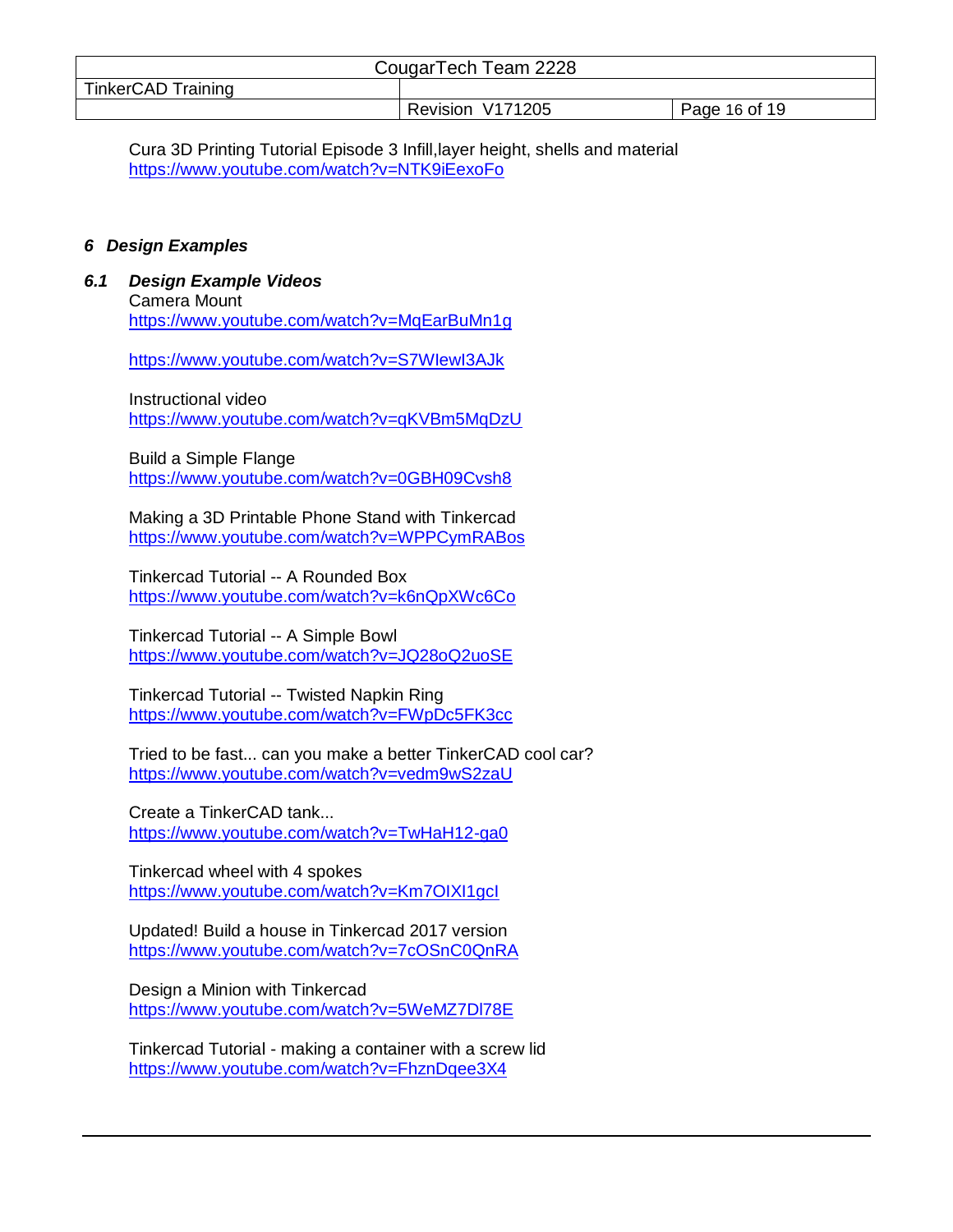| CougarTech Team 2228      |                  |               |  |
|---------------------------|------------------|---------------|--|
| <b>TinkerCAD Training</b> |                  |               |  |
|                           | Revision V171205 | Page 17 of 19 |  |

Tinkercad Tutorial -- A Rounded Box <https://www.youtube.com/watch?v=k6nQpXWc6Co&t=74s>

TinkerCad Tutorial - how to make a hinge <https://www.youtube.com/watch?v=rwKPOXXYZ6A>

# <span id="page-16-0"></span>*7 FIRST FRC Models*

# <span id="page-16-1"></span>*7.1 FRC 3D Printer Thingiverse Links*

The following link list various 3D models for FIRST FRC applications. <https://makerware.thingiverse.com/CDSrobotics/collections/frc-parts/page:1>

# <span id="page-16-2"></span>*7.2 Typical FIRST FRC 3D Models*

Servo cable connector: <https://www.thingiverse.com/make:122854>

RoboRio mounting case and cable alignment <https://www.thingiverse.com/thing:656030>

<https://www.thingiverse.com/thing:641856>

RoboRio pin cover <https://www.thingiverse.com/thing:660244>

RoboRio retension clip <https://grabcad.com/library/roborio-10x3-retention-clip-1>

<https://grabcad.com/library/roborio-10x3-retention-clip-heavy-cable-1>

775 motor case <https://www.thingiverse.com/thing:1344981>

Windows motor gear hub <https://www.thingiverse.com/thing:1464800>

NAVX cover

<https://www.pdocs.kauailabs.com/navx-mxp/installation/creating-an-enclosure/>

<https://www.tinkercad.com/things/iyv5MGy6qLL-navx-bracket-for-roborio>

Microsoft LifeCam HD-3000 web camera mount <https://www.thingiverse.com/thing:1494829/apps/tools/>

8020 framing, bearing block, corner brackets <https://robodawgs.wordpress.com/2013/11/16/robodawgs-3d-printing-cuts-frc-robot-weight/>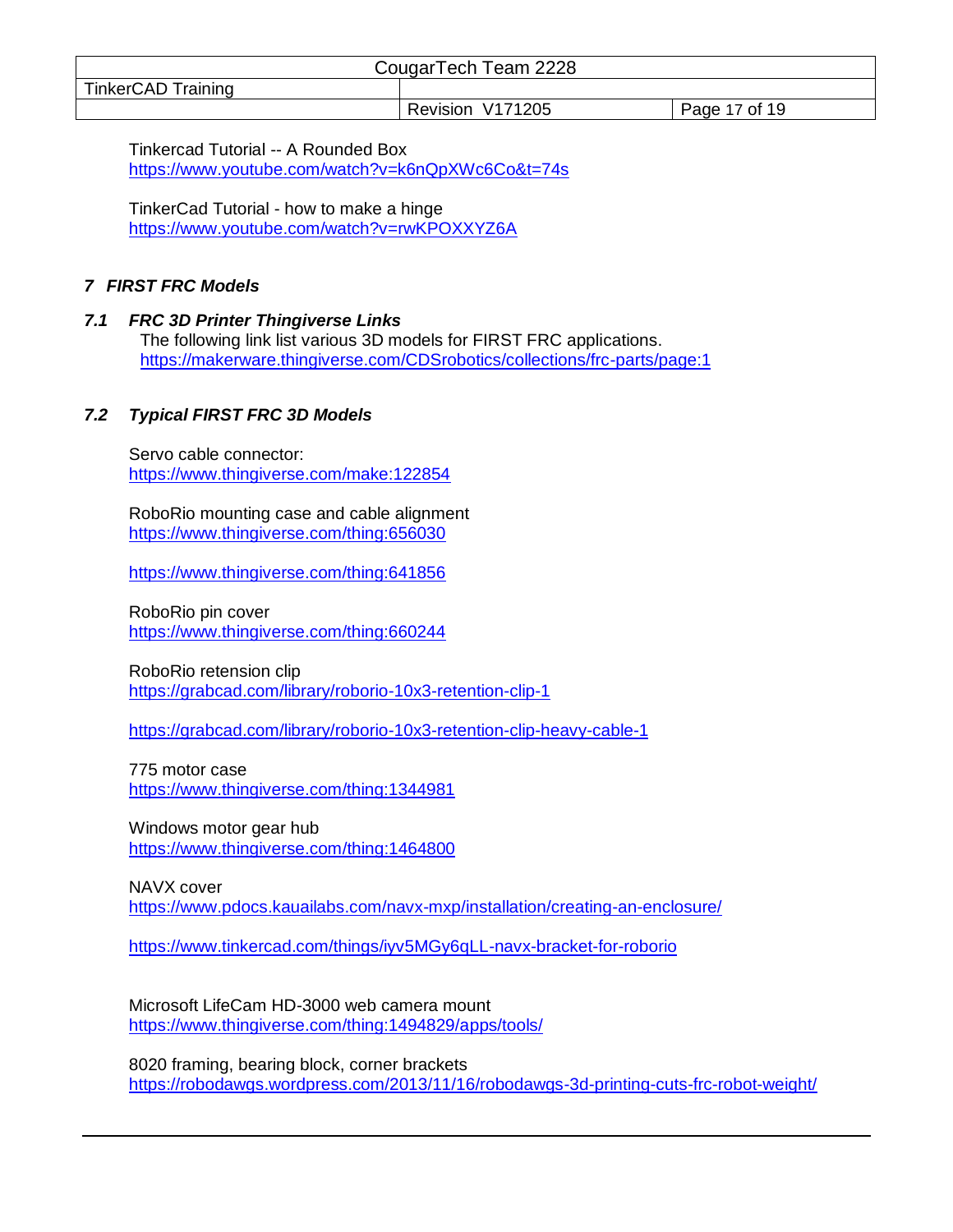| CougarTech Team 2228      |                  |               |
|---------------------------|------------------|---------------|
| <b>TinkerCAD Training</b> |                  |               |
|                           | Revision V171205 | Page 18 of 19 |

## <span id="page-17-0"></span>*7.3 Other CAD Models*

Magnetic encoder mount for toughbox <https://grabcad.com/library/toughbox-hexshaft-magnetic-encoder-spacer-1>

RoboRio Mounting Bracket <https://grabcad.com/library/roborio-mounting-system-1>

FRC Windows Motor Gearbox 2 stage <https://grabcad.com/library/first-robotics-window-motor-gearbox-2-stage-1>

# <span id="page-17-1"></span>*8 TinkerCAD Arduino Circuits*

#### <span id="page-17-2"></span>*8.1 TinkerCAD Circuits*

Arduino Electronic Circuits in Tinkercad Tips and Tricks #5 <https://www.youtube.com/watch?v=WOCRlmnMGRE>

How to use an Ultrasonic Sensor in Tinkercad <https://www.youtube.com/watch?v=WSuIad9Ehd4>

TinkerCAD circuits - Explore your world [https://www.youtube.com/watch?v=4Y5Zhs\\_Yx70](https://www.youtube.com/watch?v=4Y5Zhs_Yx70)

Tinkercad Circuits Tutorial <https://www.youtube.com/watch?v=ouGNXYNiIrY>

Making series and parallel circuits using Tinkercad <https://www.youtube.com/watch?v=upuGkCdGEKA>

CircuitsLab: Tinkercad intro <https://www.youtube.com/watch?v=fp9LOrUw5pc>

How To Light An LED - Electronics Lab <https://www.youtube.com/watch?v=wa6YIGck-0Q>

Lighting an RGB LED with a Push Button on Tinkercad [https://www.youtube.com/watch?v=79Aiq3Rss\\_I](https://www.youtube.com/watch?v=79Aiq3Rss_I)

How to set up an RGB on Tinkercad <https://www.youtube.com/watch?v=NxrMBOKNZSI>

Driving a DC Motor using L293D IC | Arduino R3 || Tinkercad <https://www.youtube.com/watch?v=0JLzjBo44Hg>